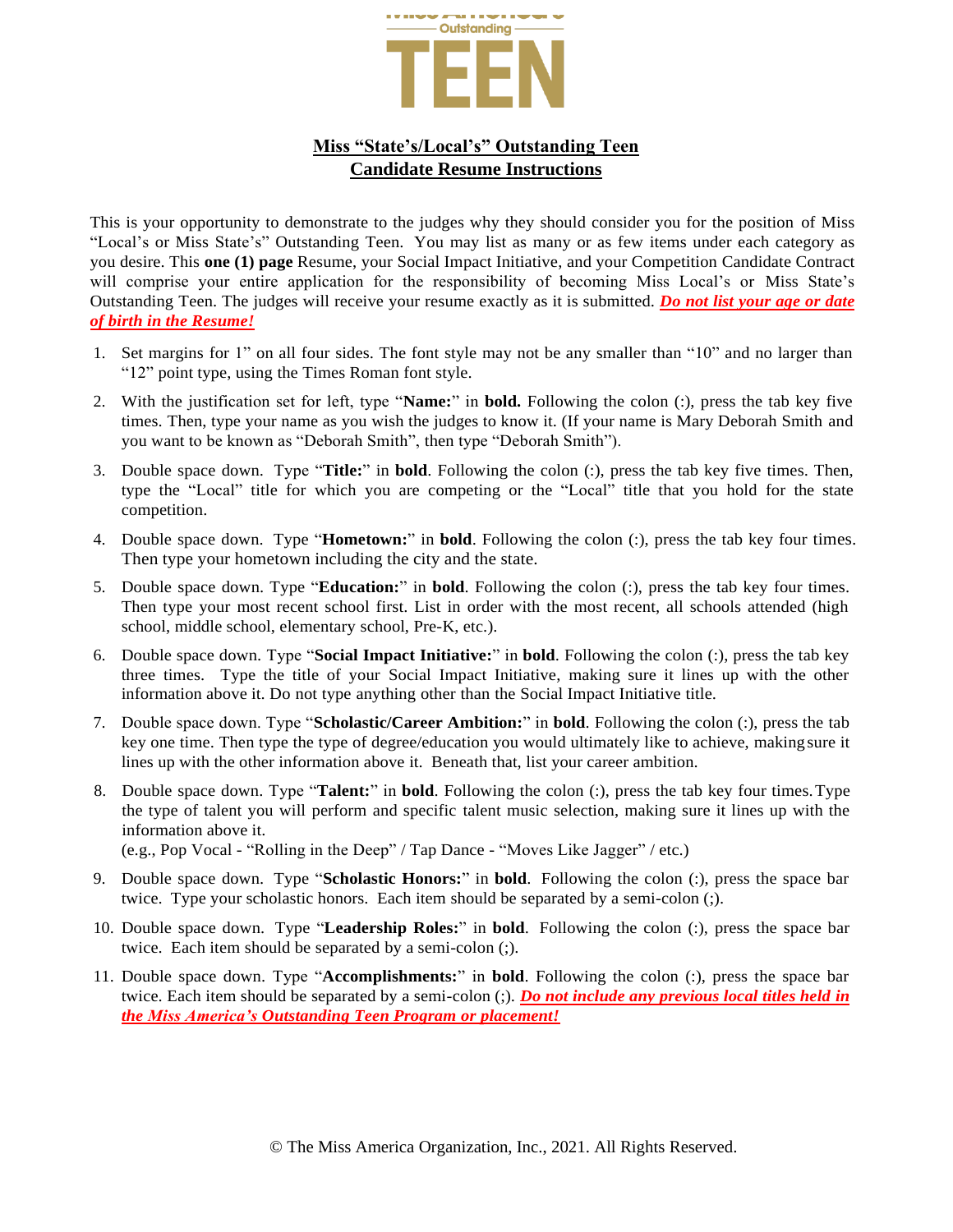

## **Miss "State's/Local's" Outstanding Teen Candidate Resume Instructions**

- 12. Double space down. Type "**Interesting Facts:**" in **bold**. Following the colon (:), press the space bar twice. Each item should be separated by a semi-colon (;). *Do not include any previous local titles held in the Miss America's Outstanding Teen Program or placement!*
- 13. Double space down. Type "**Marketing Plan:**" in **bold.** Following the colon (:), press the space bar twice. In sentence form, explain how you would market the Miss Local's or Miss State's Outstanding Teen "brand". Please include any relevant experience you have which may uniquely qualify you to serve in this position. Please be aware that a portion of the Miss Local's or Miss State's Outstanding Teen responsibilities includes marketing the Miss Local's or Miss State's Outstanding Teen program topotential sponsors, educational institutions, and organizations.
- 14. Double space down. Type "**Legacy:**" in **bold**. Following the colon (:), press the space bar twice. This should be typed in sentence form. Please write what your legacy, as Miss Local's or State's Outstanding Teen will be. This statement should answer the question, "A year after serving as Miss Local's or State's Outstanding Teen, what will people remember about your year?"
- 15. Double space down. Type "**Why I should be Miss Local's or State's Outstanding Teen 20\_\_:**" in **bold**. Following the colon (:), press the space bar twice. This should be typed in sentence form. Explain to the judging panel why you feel you should be selected Miss Local's or State's Outstanding Teen this year.

# Important Information Regarding Candidate Resume

### **Please remember the entire form MUST FIT ON ONE (1) PAGE using the Times Roman font style**.

You must leave a one-inch (1") margin on all four (4) sides of the page. Use your best judgment on what you feel is most important for the judges to know about you. Use the allotted space wisely. Please review the attached example of what the resume format is expected to look like. Any variations from this format will be clearly noticeable to the judges. Your submitted materials will not be returned, nor re-typed. The judges will receive the original work you submit.

### **CHECK SPELLING AND GRAMMAR!!**

This resume, your social impact initiative, and possibly a local/state competition program book will be the only documents the judges will receive about you**.** By submitting these forms to your local/state teen organization, you certify everything on your forms are true and accurate. If it is discovered before or after the competition any information on the forms is untrue, incorrect, and not factual, you risk losing your title.

#### **Some spacing issues may arise. Simply follow the example provided. Depending upon the setup of your document, you may need to press the "tab key" fewer or more times than indicated above.**

Do not attempt to change margins, font, size options, or deviate from the requested criteria as set forth in this document.

Use plain white paper for the document. Do not use paper with logos, crowns, names, decorations, or other embellishments. It will not be accepted if it is printed on anything other than plain white  $8\frac{1}{2}$ " X 11" paper.